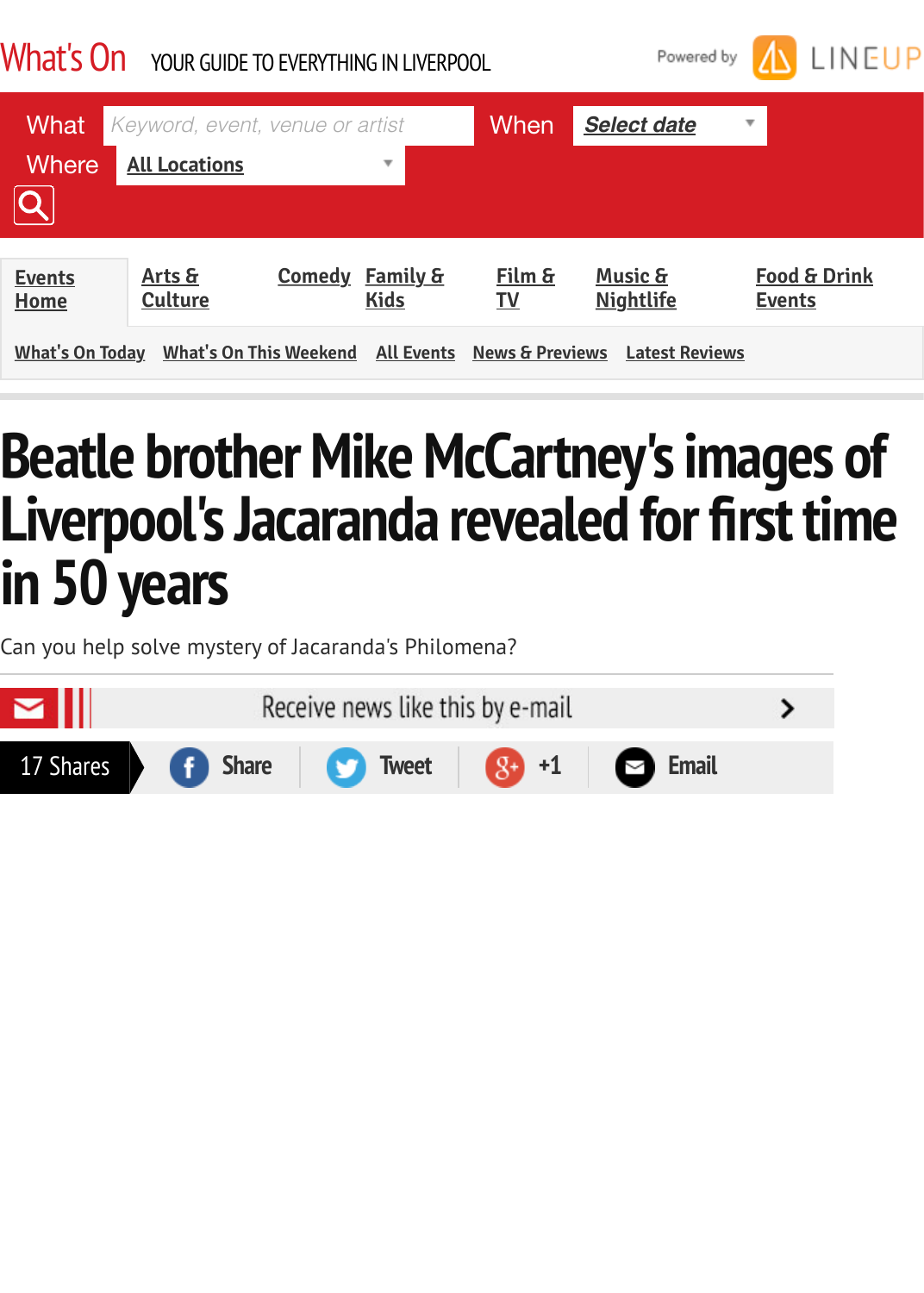

**Mike McCartney**

Mike McCartney never goes anywhere without a camera.

And now the photographer and Scaffold performer has uncovered some 50-year-old negatives of images he captured with his Rolleiflex camera at **Liverpool's** famous Jacaranda coffee bar.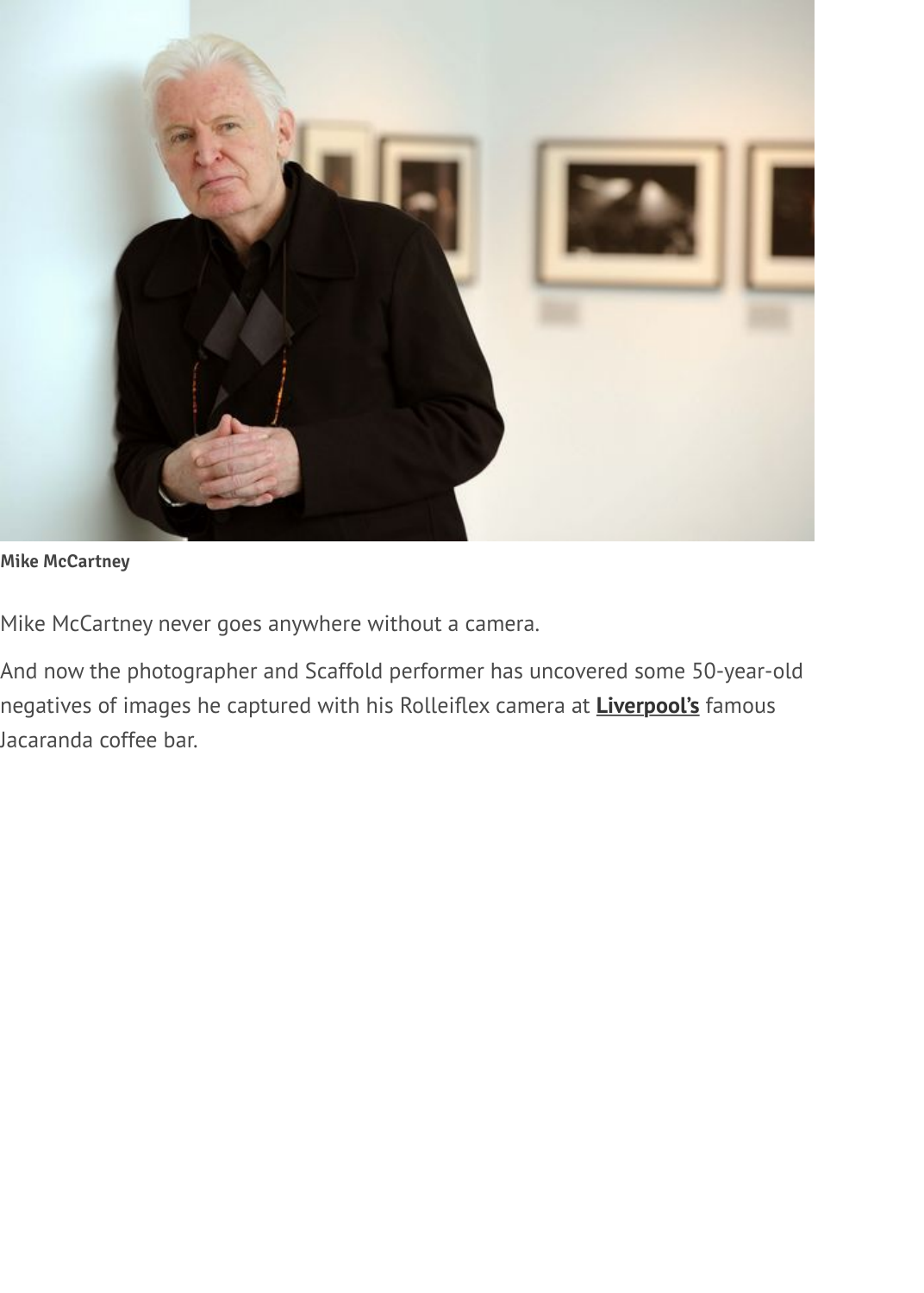

**A photograph of Philomena, sitting in the Jacaranda in Slater Street in the early 1960s. The negative has become damaged over the last 50 years, creating this interesting effect**

The images, never seen before, have suffered from the effects of time, with the disintegration of the negatives creating interesting patterns around the central subject.

Two of them feature a young woman called Philomena, while the other – taken by a passer-by – sees a young Mike, then a trainee hairdresser at Andre Bernard's salon in Church Street, pictured with friends John Seddon, fellow crimper Mike Weinblatt, and John Gorman, then a post office engineer.

Mike said today: "The photos were taken in 1962 around the time of the Merseyside Arts Festival, which John Gorman organised at Hope Hall.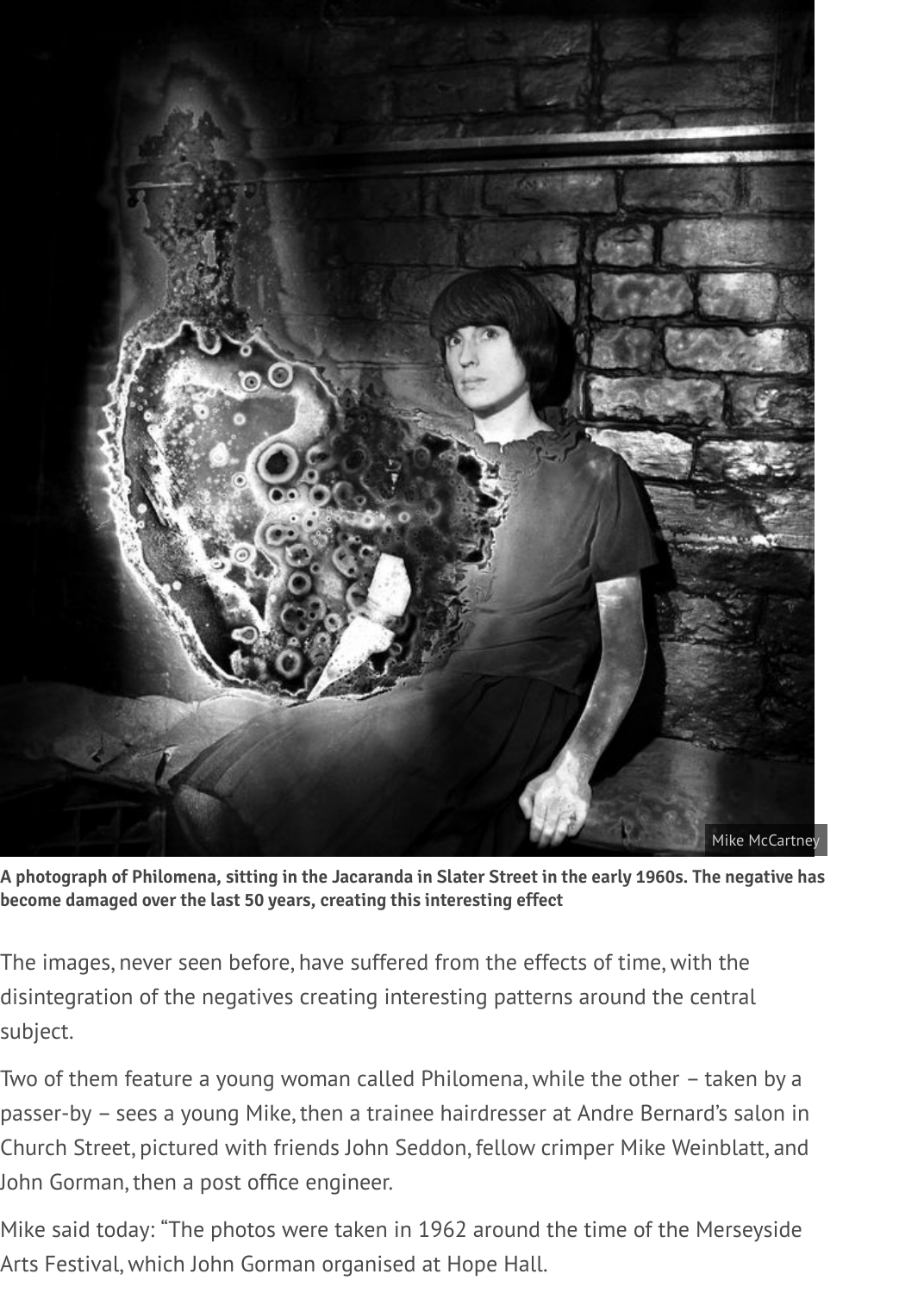

**Walking past the Jacaranda - a young Mike McCartney, left, with friends John Seddon, Mike Weinblatt - a fellow hairdresser at Andre Bernards, John Gorman , Philomena and an unknown man**

"Mike Weinblatt was a London lad who worked with me and fancied himself as an artist. He said 'you're artistic aren't you? You'd like the stuff we're doing'. It was Mike who introduced me to John Gorman.

"We all had jobs, but had dreams of doing something else, that there was more to life. And the Jac was the place in Liverpool to meet. It's where the groups, and people who were artistic, went. I think Philomena was an artist."

The Jacaranda opened in Slater Street in 1958, and was run by Allan Williams who also operated the Blue Angel.

The Beatles, then the Silver Beetles, played there on a number of occasions and when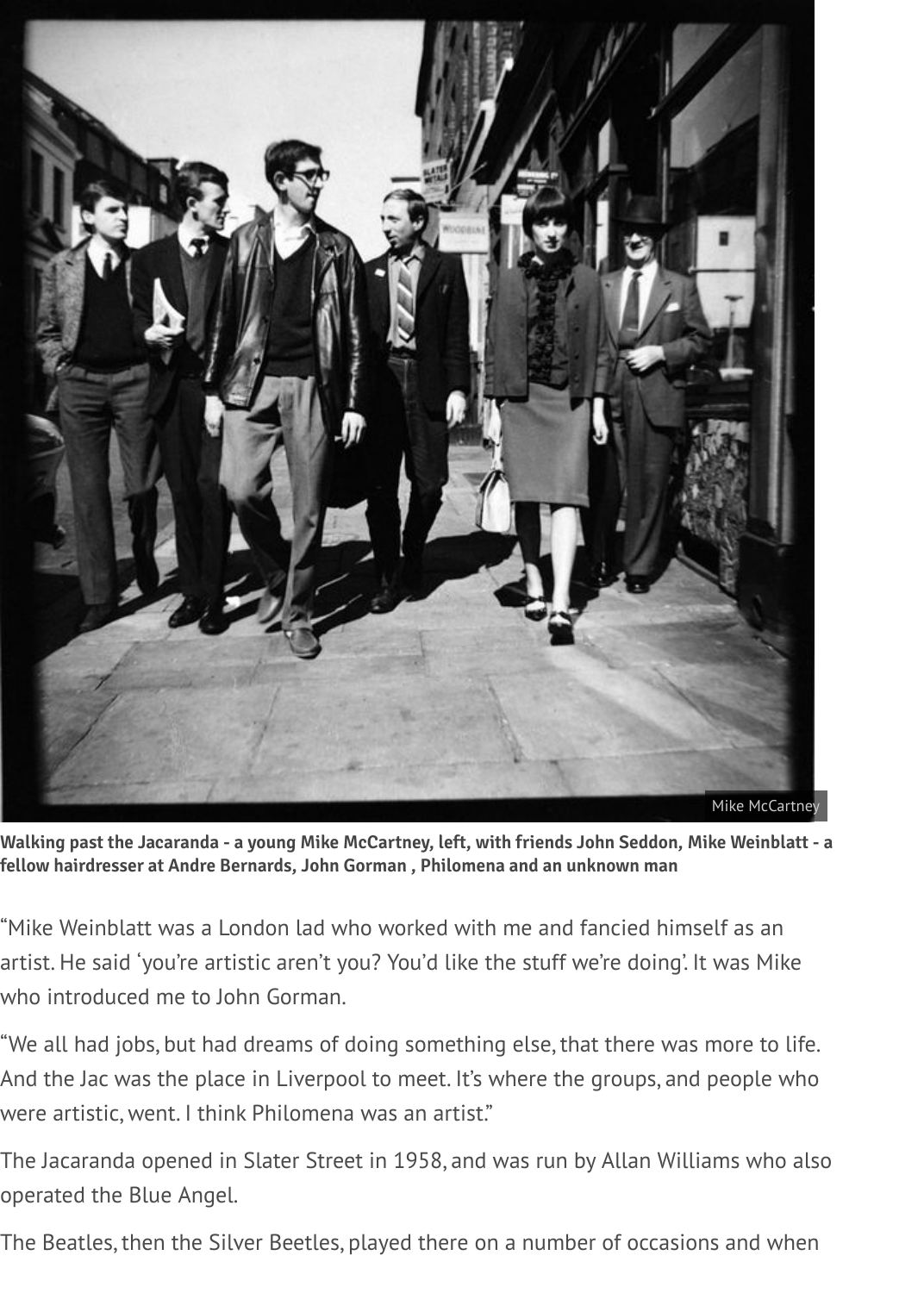not performing, they helped decorate, with John Lennon and Stu Sutcliffe painting a mural in the ladies' loos.



**A photograph of Philomena, sitting in the Jacaranda in Slater Street in the early 1960s. The negative has become damaged over the last 50 years, creating this interesting effect.**

Are you Philomena, or do you recognise her? Anyone who can identify the mystery sitter should email catherine.jones@liverpool.com or call 0151-472 2459.

## Also on the Echo